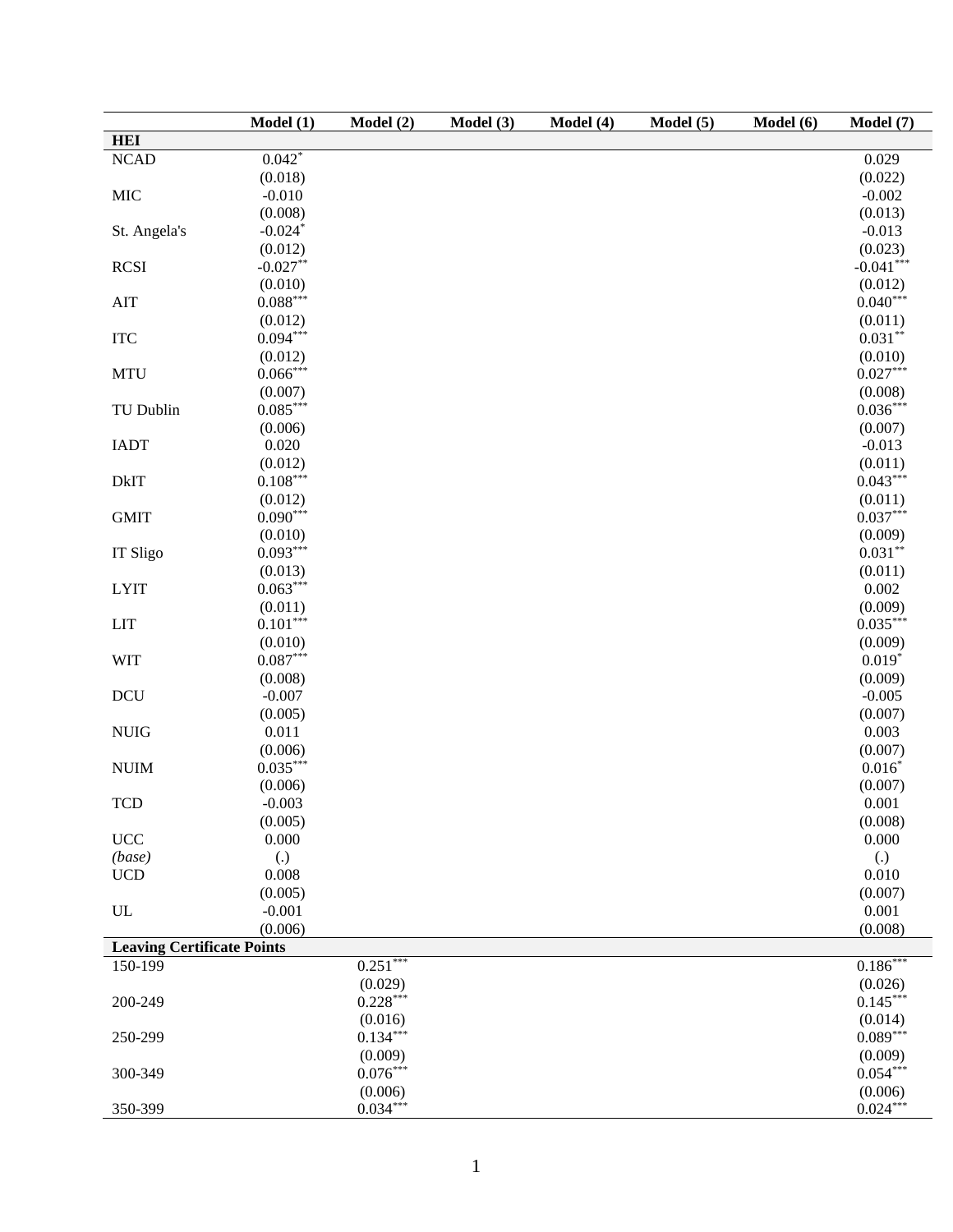| Model(1)                          | Model(2)          | Model (3)   | Model (4)         | Model (5)         | Model (6) | $\overline{\text{Model}}$ (7) |
|-----------------------------------|-------------------|-------------|-------------------|-------------------|-----------|-------------------------------|
|                                   | (0.005)           |             |                   |                   |           | (0.005)                       |
| 400-449                           | 0.000             |             |                   |                   |           | 0.000                         |
| (base)                            | $\left( .\right)$ |             |                   |                   |           | $\left( .\right)$             |
| 450-499                           | $-0.015***$       |             |                   |                   |           | $-0.010*$                     |
|                                   | (0.004)           |             |                   |                   |           | (0.005)                       |
| 500-549                           | $-0.025***$       |             |                   |                   |           | $-0.019***$                   |
|                                   | (0.004)           |             |                   |                   |           | (0.005)                       |
| 550-599                           | $-0.023***$       |             |                   |                   |           | $-0.017**$                    |
|                                   | (0.005)           |             |                   |                   |           | (0.006)                       |
| 600-625                           | $-0.026***$       |             |                   |                   |           | $-0.022*$                     |
|                                   | (0.007)           |             |                   |                   |           | (0.009)                       |
| Unknown/Other                     | $0.063***$        |             |                   |                   |           | $0.046***$                    |
|                                   | (0.004)           |             |                   |                   |           | (0.006)                       |
| <b>Deprivation Index Scores</b>   |                   |             |                   |                   |           |                               |
| Affluent                          |                   | $-0.015***$ |                   |                   |           | $-0.008$                      |
|                                   |                   | (0.004)     |                   |                   |           | (0.004)                       |
| Disadvantaged                     |                   | $0.034***$  |                   |                   |           | 0.006                         |
|                                   |                   | (0.006)     |                   |                   |           | (0.005)                       |
| Marginally Above Avg              |                   | 0.000       |                   |                   |           | 0.000                         |
| (base)                            |                   | (.)         |                   |                   |           | (.)                           |
| Marginally Below Avg              |                   | 0.004       |                   |                   |           | $-0.004$                      |
|                                   |                   | (0.003)     |                   |                   |           | (0.003)                       |
| Unknown                           |                   | $0.013*$    |                   |                   |           | 0.010                         |
|                                   |                   | (0.005)     |                   |                   |           | (0.006)                       |
| Gender                            |                   |             |                   |                   |           |                               |
| Female                            |                   |             | 0.000             |                   |           | 0.000                         |
| (base)                            |                   |             | $\left( .\right)$ |                   |           | $\left( .\right)$             |
| Male                              |                   |             | $0.044***$        |                   |           | $0.020***$                    |
|                                   |                   |             | (0.003)           |                   |           | (0.003)                       |
| Other                             |                   |             | 0.010             |                   |           | 0.009                         |
|                                   |                   |             | (0.054)           |                   |           | (0.058)                       |
| <b>ISCED Broad Field of Study</b> |                   |             |                   |                   |           |                               |
| Agriculture                       |                   |             |                   | $-0.025***$       |           | $-0.022$ **                   |
|                                   |                   |             |                   | (0.008)           |           | (0.008)                       |
| Arts                              |                   |             |                   | $0.033***$        |           | $0.046***$                    |
|                                   |                   |             |                   | (0.004)           |           | (0.005)                       |
| <b>Business</b>                   |                   |             |                   | 0.000             |           | 0.000                         |
| (base)                            |                   |             |                   | $\left( .\right)$ |           | $\left( .\right)$             |
| Education                         |                   |             |                   | $-0.048***$       |           | $\textbf{-0.018}^{\ast}$      |
|                                   |                   |             |                   | (0.005)           |           | (0.008)                       |
| Engineering                       |                   |             |                   | $0.054***$        |           | $0.035***$                    |
|                                   |                   |             |                   | (0.006)           |           | (0.005)                       |
| Health                            |                   |             |                   | $-0.017***$       |           | $-0.012**$                    |
|                                   |                   |             |                   | (0.004)           |           | (0.004)                       |
| <b>ICT</b>                        |                   |             |                   | $0.073***$        |           | $0.037***$                    |
|                                   |                   |             |                   | (0.007)           |           | (0.006)                       |
| <b>Natural Sciences</b>           |                   |             |                   | $-0.011*$         |           | 0.008                         |
|                                   |                   |             |                   | (0.005)           |           | (0.005)                       |
| Services                          |                   |             |                   | $0.083***$        |           | $0.020**$                     |
|                                   |                   |             |                   | (0.009)           |           | (0.006)                       |
| Social Sciences                   |                   |             |                   | $-0.017**$        |           | 0.008                         |
|                                   |                   |             |                   | (0.006)           |           | (0.007)                       |